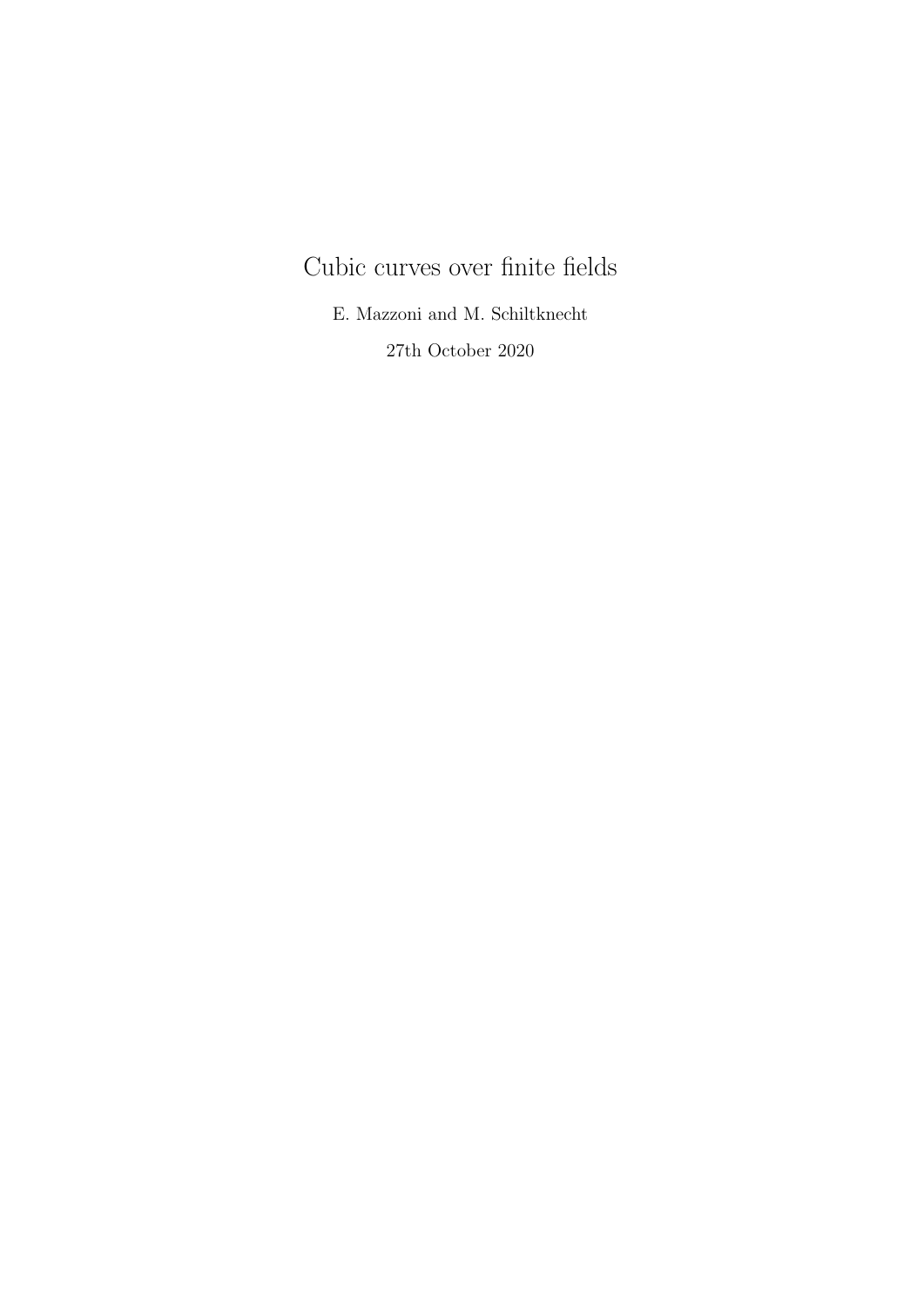#### 1 Rational points over finite fields

In this talk we will study cubic equations over a finite field, namely the field  $\mathbb{F}_p$  of the integers modulo p, and we will follow Chapter 4 of Silverman and Tate [1]. Consider a prime number p and a polynomial  $F(x, y) \in \mathbb{F}_p[x, y]$  with coefficients in  $\mathbb{F}_p$ , defining a curve

$$
C: F(x, y) = 0.
$$

We can look for solutions of this equation in  $\mathbb{F}_{p^n}$ , an extension field of  $\mathbb{F}_p$  with  $p^n$  elements.

**Definition 1.1.** A point  $(x, y) \in \mathbb{F}_p \times \mathbb{F}_p$  with  $F(x, y) = 0$  is called a rational point of the curve C. We denote the set of all rational points of C by  $C(\mathbb{F}_n)$ .

If C is a non-singular cubic curve, then we can define an addition law on it and the rational points of C, together with the point  $\mathcal O$  at infinity, form an abelian group with this operation. The procedures and formulas that we have seen for cubic curves over  $\mathbb C$  also work over  $\mathbb F_p$ . Since the field  $\mathbb F_p$  is finite, there are also finitely many points which can lie on the curve C. Therefore  $C(\mathbb{F}_p)$  is a finite group.

How can we find all rational points of the curve C? First of all, we should note that  $C$  will definitely contain the point  $\mathcal O$  at infinity. For the other points, we know that they are of the form  $(x, y)$  for  $x, y \in \mathbb{F}_p$ . Since  $\mathbb{F}_p \times \mathbb{F}_p$  is finite, we just need to check if  $F(x, y) = 0$  for any possible choice of  $x, y \in \mathbb{F}_p$ .

#### 2 The Hasse-Weil theorem

We will now consider the curve  $C$  given by

 $C: y^2 = f(x),$ 

where  $f \in \mathbb{F}_p[x]$  is a polynomial with coefficients in  $\mathbb{F}_p$ , and we will try to estimate the number of rational points of the curve  $C$ . To do this, the following proposition might be helpful:

**Proposition 2.1.** Let  $p \geq 3$  be a prime number. Then there are exactly  $\frac{p-1}{2}$ non-zero elements of the field  $\mathbb{F}_p$  which are squares (i.e. elements of the form  $x^2$  for  $x \in \mathbb{F}_p^*$ ).

Consider  $x \in \mathbb{F}_p$  and assume that  $p \geq 3$ . If  $f(x) = 0$ , there is a unique possibility for the vaue of y, namely  $y = 0$ . If  $f(x) \neq 0$ , we can distinguish two cases: either  $f(x)$  is one of the  $\frac{p-1}{2}$  squares of  $\mathbb{F}_p$  and there are two possibilities for the value of y, or  $f(x)$  is not a square in  $\mathbb{F}_p$  and there are no solutions for y. Thus, if we assume that the values of  $f(x)$  are randomly distributed among the elements of  $\mathbb{F}_p$ , we can estimate that the average number of solutions for each  $x \in \mathbb{F}_p$  is about one. It turns out that for a separable polynomial  $f \in \mathbb{F}_p[x]$  there is no tendency for the values assumed by  $f$  to be squares or non-squares. Therefore we can estimate that the total number of rational points of the curve  $C$ , including the point  $\mathcal O$  at infinity, is about  $p+1$ . This estimate can be formalized through the Hasse-Weil theorem, that we report from Silverman and Tate [1] on page 120.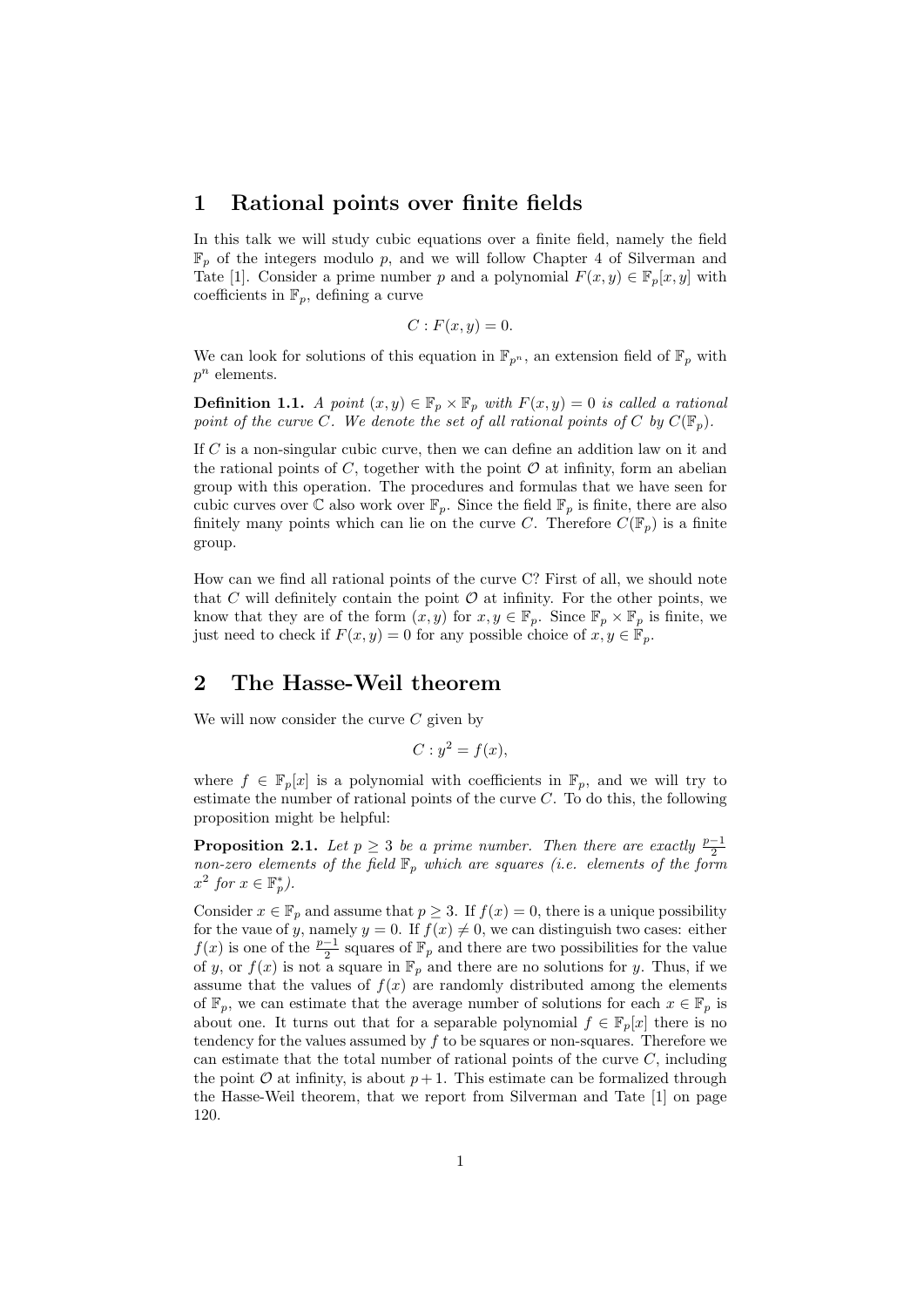**Theorem 2.2** (Hasse-Weil). If C is a non-singular irreducible curve of genus g defined over a finite field  $\mathbb{F}_p$ , then the number of points on C with coordinates in  $\mathbb{F}_p$  is equal to  $p + 1 - \epsilon$ , where  $\epsilon$  satisfies  $|\epsilon| \leq 2g\sqrt{p}$ .

The definition of genus does not fall within the scope of this presentation, hence we will only say that each curve  $F(x, y) = 0$  is associated with a non-negative number g, called its genus. In particular, any non-singular curve given by a cubic equation is a curve of genus 1. Therefore for an elliptic curve C over  $\mathbb{F}_p$ , we have the estimate

$$
\left| |C(\mathbb{F}_p)| - (p+1) \right| \le 2\sqrt{p}.
$$

#### 3 A theorem of Gauss

Some special cases of the Hasse-Weil theorem had already been addressed by Gauss at the end of the 18th century. We will now give Gauss' proof of one of these special cases, the cubic Fermat curve  $x^3 + y^3 = 1$ . We consider the curve in its homogeneous form

$$
x^3 + y^3 + z^3 = 0
$$

and its solutions in the projective sense. Hence we do not count the trivial solution  $(0, 0, 0)$  and we identify a solution  $(x, y, z)$  with all of its non-zero multiples  $(ax, ay, az)$ . Now we are ready to state Gauss's theorem, as we can find it in Silverman and Tate [1] on page 121.

**Theorem 3.1** (Gauss). Let  $M_p$  be the number of projective solutions to the equation

$$
x^3 + y^3 + z^3 = 0
$$

with  $x, y, z$  in the finite field  $\mathbb{F}_p$ .

- (a) If  $p \not\equiv 1 \pmod{3}$ , then  $M_p = p + 1$ .
- (b) If  $p \equiv 1 \pmod{3}$ , then there exist integers A and B such that

$$
4p = A^2 + 27B^2.
$$

The numbers A and B are unique up to changing their signs, and if we fix the sign of A so that  $A \equiv 1 \pmod{3}$ , then

$$
M_p = p + 1 + A.
$$

In order to prove Gauss' theorem, we need the following results (without proof).

**Proposition 3.2.** Every line in the projective plane over the finite field  $\mathbb{F}_p$  has exactly  $p + 1$  points.

**Definition 3.3.** Let  $X, Y, Z \subset \mathbb{F}_p$  be subsets of  $\mathbb{F}_p$ . Then we denote by  $[XYZ]$ the number of triples  $(x, y, z) \in \overline{X} \times Y \times Z$  with  $x + y + z = 0$ .

**Proposition 3.4.** Let  $X, Y, Z, W \subset \mathbb{F}_p$  be subsets of  $\mathbb{F}_p$ .

- (i) If  $Z \cap W = \emptyset$ , then  $[XY(Z \cup W)] = [XYZ] + [XYW]$ .
- (ii)  $\forall a \in \mathbb{F}_p^* : [XYZ] = [aX, aY, aZ].$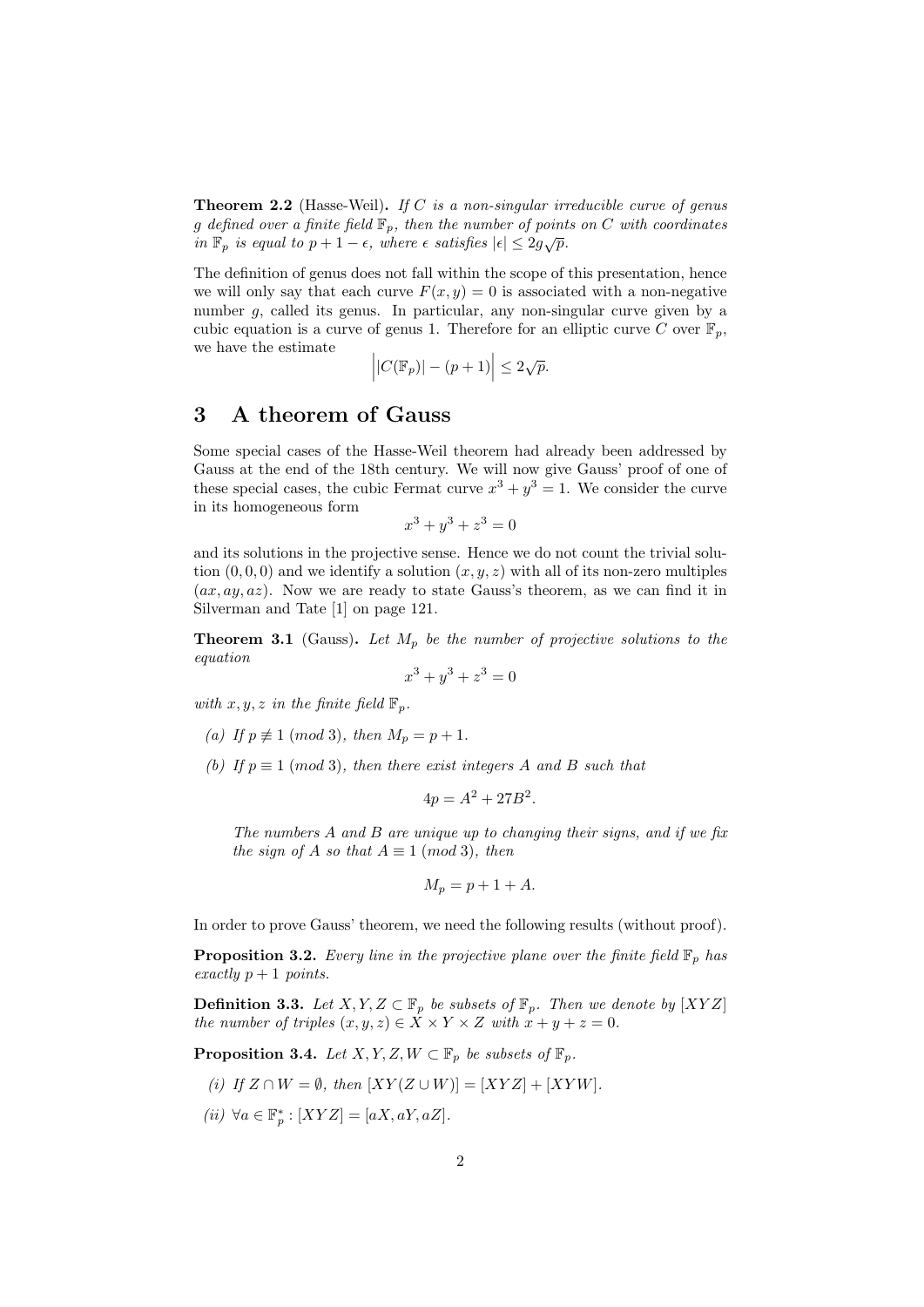$$
(iii) [XYZ] = [XZY] = [YXZ] = [YZX] = [ZXY] = [ZYX].
$$

Proof of Gauss' theorem.

(a) We start by proving the first case, hence assume that  $p \not\equiv 1 \pmod{3}$ . Then 3 does not divide  $p-1=|\mathbb{F}_p^*|$ . Since  $\mathbb{F}_p^*$  is a cyclic group, it follows that the map

$$
\Phi: \mathbb{F}_p^* \to \mathbb{F}_p^*, \ x \mapsto x^3
$$

is a group isomorphism. Since  $0^3 = 0$ , we get that every element of  $\mathbb{F}_p$  has a unique cubic root. Therefore the number of solutions of the equation

$$
x^3 + y^3 + z^3 = 0
$$

is equal to the number of solution of the linear equation

$$
x + y + z = 0.
$$

Since this equation defines a line in the projective plane over  $\mathbb{F}_p$  and every such line has exactly  $p + 1$  points, it follows that there are  $p + 1$  projective solutions to the equation  $x^3 + y^3 + z^3 = 0$ . Therefore  $M_p = p + 1$ .

(b) Now assume that  $p \equiv 1 \pmod{3}$ . Then there exists  $m \in \mathbb{N}$  with  $p = 3m + 1$ . Since 3 divides  $p - 1 = |\mathbb{F}_p^*|$ , the group homomorphism

$$
\Phi: \mathbb{F}_p^* \to \mathbb{F}_p^*, \ x \mapsto x^3
$$

is not surjective. Denote by  $R = \{x^3 \mid x \in \mathbb{F}_p^*\}$  the image of  $\Phi$ . R is a subgroup of  $\mathbb{F}_p^*$  of index 3, thus the kernel of  $\Phi$  consists of three elements 1,  $u, u^2$  for a  $u \in \mathbb{F}_p^*$  with  $u^3 = 1$ . Therefore for any  $x^3 \in R$  there are exactly 3 elements of  $\mathbb{F}_p^*$ , namely x, ux and  $u^2x$ , that give  $x^3$  when cubed.

We can now determine the number of solutions  $M_p$ . We start by considering the solutions of  $x^3 + y^3 + z^3 = 0$  with  $x, y, z \neq 0$ . With the notation introduced above, there are  $[RRR]$  ways of writing zero as a sum of three non-zero cubes. For each non-zero cube, there are 3 elements of  $\mathbb{F}_p^*$  which give that cube. Thus there are  $3^{3}[RRR] = 27[RRR]$  solutions of  $x^{3} + y^{3} + z^{3} = 0$  such that  $x, y, z \neq 0$ . Since we are only interested in the projective solutions, we identify the solutions that are proportional, i.e. we identify a solution  $(x, y, z)$  with all of its multiples  $(ax, ay, az)$  with  $a \in \mathbb{F}_p^*$ . Since there are  $|\mathbb{F}_p^*| = p - 1$  possible choices for a, the number of projective solutions of  $x^3 + y^3 + z^3 = 0$  with  $x, y, z \neq 0$  is

$$
\frac{27[RRR]}{p-1} = \frac{9[RRR]}{m}.
$$

Now we consider the solutions of  $x^3 + y^3 + z^3 = 0$  with  $z = 0$ . Because we do not count the trivial solution  $(0, 0, 0)$ , x and y can not be zero. Hence we can choose any  $x \in \mathbb{F}_p^*$  and then there are 3 possible values for y, namely  $-x$ ,  $-ux$ and  $-u^2x$ . Therefore there are  $3|\mathbb{F}_p^*|=3(p-1)$  solutions of  $x^3+y^3+z^3=0$ with  $z = 0$ . By doing the same with  $x = 0$  and then with  $y = 0$ , we can see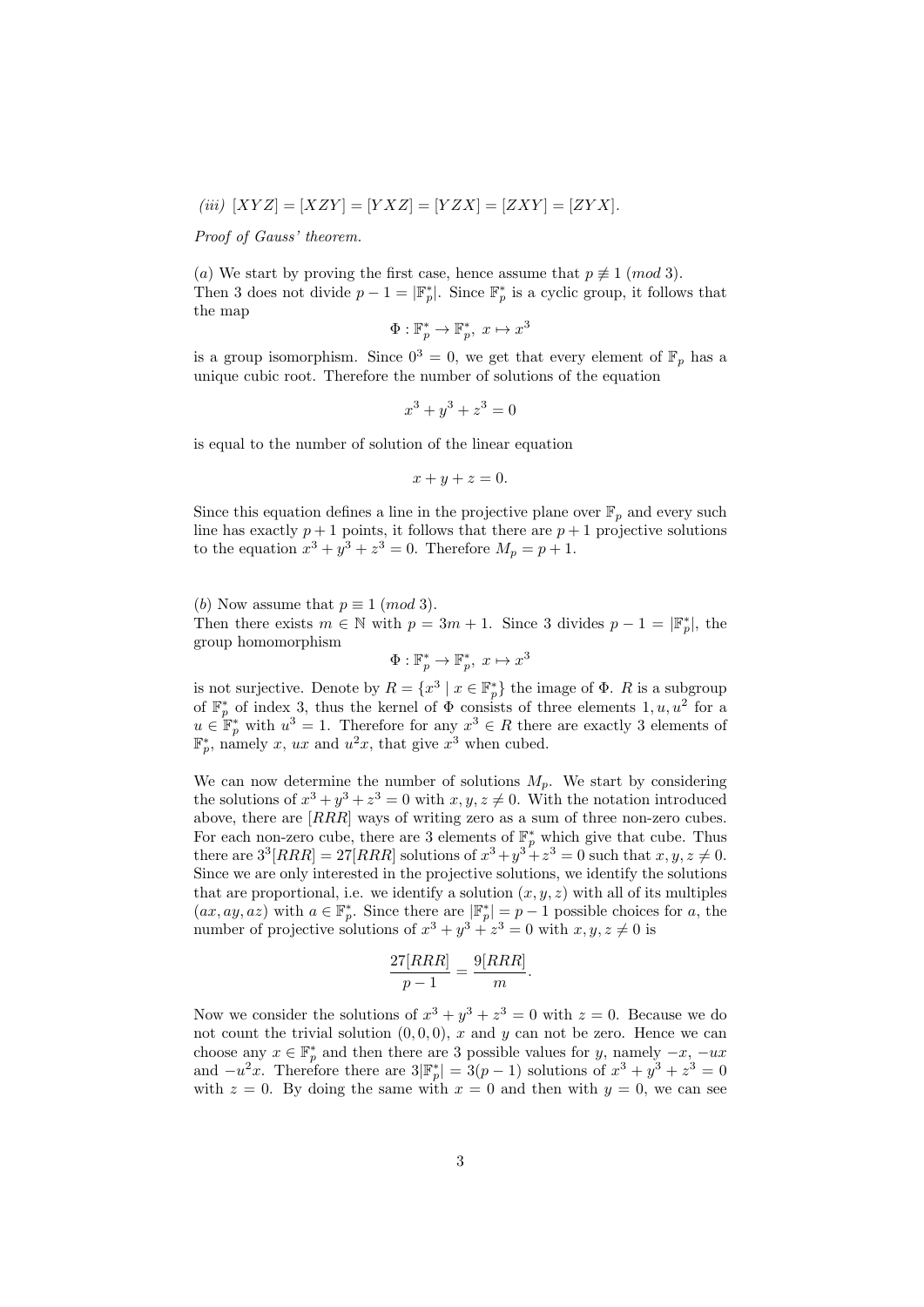that there are  $9(p-1)$  solutions of our equation with one coordinate equal to zero. As before, this results in

$$
\frac{9(p-1)}{p-1} = 9
$$

projective solutions with one coordinate zero. Therefore the total number of projective solutions of the equation  $x^3 + y^3 + z^3 = 0$  is

$$
M_p = \frac{9[RRR]}{m} + 9 = 9\left(\frac{[RRR]}{m} + 1\right).
$$

Denote by S and T the other two cosets of R in  $\mathbb{F}_p^*$ , i.e. take  $s \in \mathbb{F}_p^* \setminus R$  and let  $S = sR = \{sr \mid r \in R\}$  and  $T = s^2 R = \{s^2 r \mid r \in R\}$ . Then

$$
\mathbb{F}_p = \{0\} \cup R \cup S \cup T
$$

is a disjoint union and  $|R| = |S| = |T| = \frac{p-1}{3} = m$ . Hence

$$
[RR{0}] + [RRR] + [RRS] + [RRT] = [RRF_p] = |R|^2 = m^2.
$$

Since  $[RRS] = [sR, sR, sS] = [SST]$  and  $[RRT] = [s^2R, s^2R, s^2T] = [TTS]$ , we get

$$
[RR\{0\}] + [RRR] + [SST] + [TTS] = m^{2}.
$$
 (1)

Since  $[\mathbb{F}_p TS] = |T| \cdot |S| = m^2$ , we also have

$$
[\{0\}TS] + [RTS] + [STS] + [TTS] = [\mathbb{F}_p TS] = m^2.
$$
 (2)

Note that  $-1 = (-1)^3$  is a cube and therefore  $R = -R$ ,  $S = -S$  and  $T = -T$ . Since  $(-S) \cap T = S \cap T = \emptyset$ ,  $[\{0\}TS]$  must be 0. Since  $-R = R$ , we have  $[RR{0}] = |R| = m$ . Therefore by subtracting (2) from (1), we get

$$
m + [RRR] = [RTS],
$$

from which it follows that

$$
M_p = 9 \frac{[RTS]}{m}.
$$

Let  $\zeta = e^{2\pi i/p} \in \mathbb{C}$  and define

$$
\alpha_1 = \sum_{r \in R} \zeta^r, \ \alpha_2 = \sum_{s \in S} \zeta^s, \ \alpha_3 = \sum_{t \in T} \zeta^t.
$$

Claim 3.5.  $\alpha_1 + \alpha_2 + \alpha_3 = -1$ .

*Proof.* Since  $\zeta^{p-1} + \zeta^{p-2} + ... + \zeta + 1 = \frac{\zeta^{p}-1}{\zeta-1} = 0$ , we have that

$$
\alpha_1 + \alpha_2 + \alpha_3 = \sum_{x \in R \cup S \cup T} \zeta^x = \sum_{x=1}^{p-1} \zeta^x = -1.
$$

 $\Box$  (Claim)

Claim 3.6.  $\alpha_1\alpha_2 + \alpha_1\alpha_3 + \alpha_2\alpha_3 = -m$ .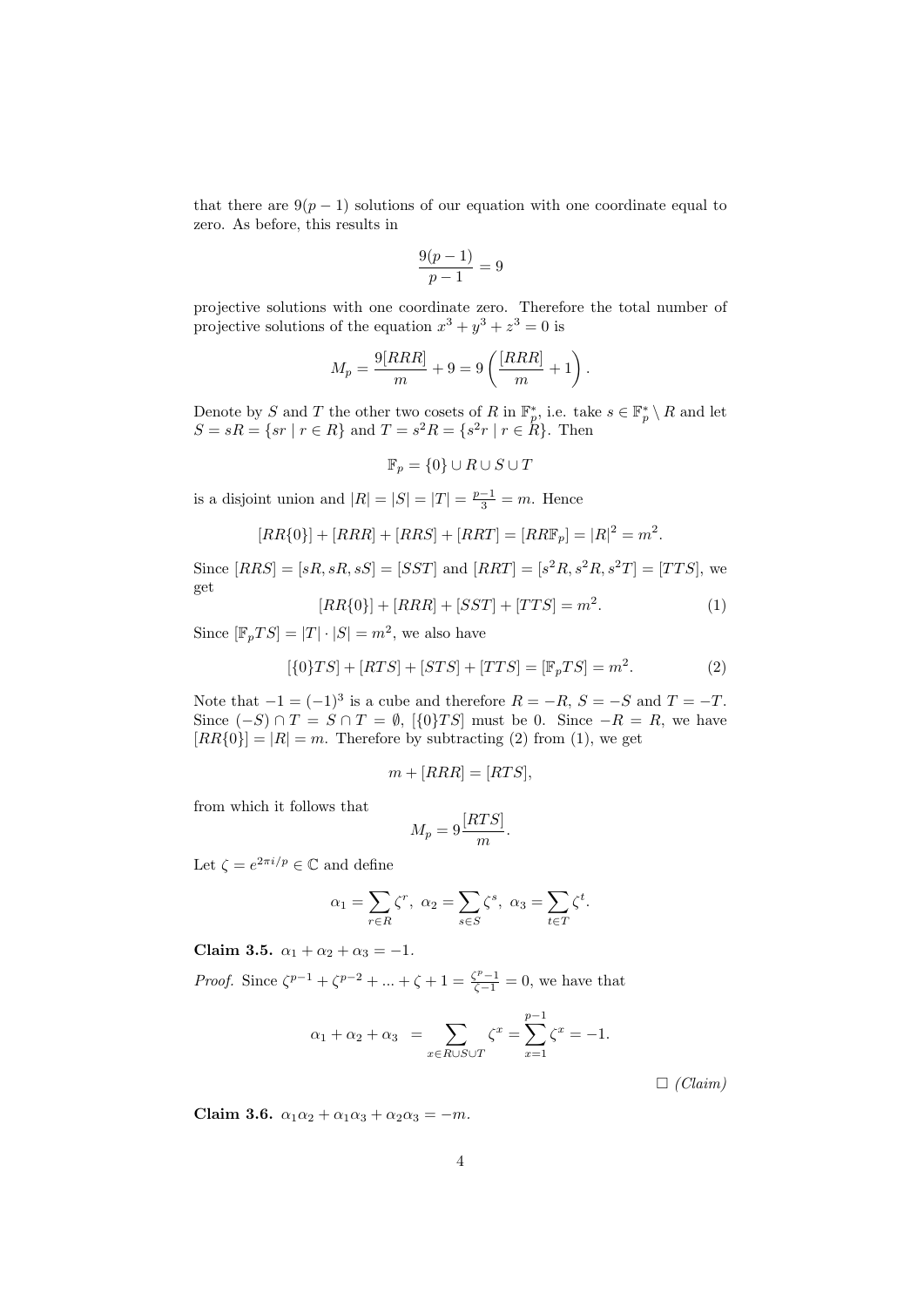*Proof.* We can write  $\alpha_2 \alpha_3$  as

$$
\alpha_2\alpha_3=\sum_{s\in S}\zeta^s\cdot\sum_{t\in T}\zeta^t\ =\sum_{s\in S,\ t\in T}\zeta^{s+t}=\sum_{x\in\mathbb{F}_p}[ST\{-x\}]\zeta^x,
$$

where  $\left[ST\{-x\}\right]$  is the number of pairs  $(s, t) \in S \times T$  with  $s + t = x$ . Note that for any  $r \in R$  we have

$$
[ST\{-x\}] = [rS, rT, \{-rx\}] = [ST\{-rx\}]
$$

and thus

$$
m[ST\{-x\}] = \sum_{r \in R} [ST\{-rx\}] = [S, T, Rx] = \begin{cases} [STR] & \text{if } x \in R \\ [STS] & \text{if } x \in S \\ [STT] & \text{if } x \in T \end{cases}
$$

Define the integers  $a, b, c$  by

$$
a=\frac{[STR]}{m},\ b=\frac{[STS]}{m},\ c=\frac{[STT]}{m}.
$$

Then

$$
\alpha_2 \alpha_3 = \sum_{x \in \mathbb{F}_p} [ST\{-x\}] \zeta^x = \sum_{r \in R} a \zeta^r + \sum_{s \in S} b \zeta^s + \sum_{t \in T} c \zeta^t = a\alpha_1 + b\alpha_2 + c\alpha_3.
$$

In the same way, we find that

$$
\alpha_1 \alpha_3 = a\alpha_2 + b\alpha_3 + c\alpha_1,
$$
  

$$
\alpha_1 \alpha_2 = a\alpha_3 + b\alpha_1 + c\alpha_2.
$$

Therefore

$$
\alpha_1 \alpha_2 + \alpha_1 \alpha_3 + \alpha_2 \alpha_3 = (a + b + c)(\alpha_1 + \alpha_2 + \alpha_3) =
$$
  
= -(a + b + c) =  
= -\left(\frac{[STR]}{m} + \frac{[STS]}{m} + \frac{[STT]}{m}\right) =  
= -\frac{[ST(R \cup S \cup T)]}{m} =  
= -\frac{[ST\mathbb{F}\_p] - [ST\{0\}]}{m} =  
= -m.

 $\Box$  (Claim)

Claim 3.7.  $\alpha_1^2 + \alpha_2^2 + \alpha_3^2 = 1 + 2m$ .

Proof. By Claim 3.5 and Claim 3.6 it follows that

$$
\alpha_1^2 + \alpha_2^2 + \alpha_3^2 = (\alpha_1 + \alpha_2 + \alpha_3)^2 - 2(\alpha_1 \alpha_2 + \alpha_1 \alpha_3 + \alpha_2 \alpha_3) = 1 + 2m.
$$
  

$$
\Box \text{ (Claim)}
$$

5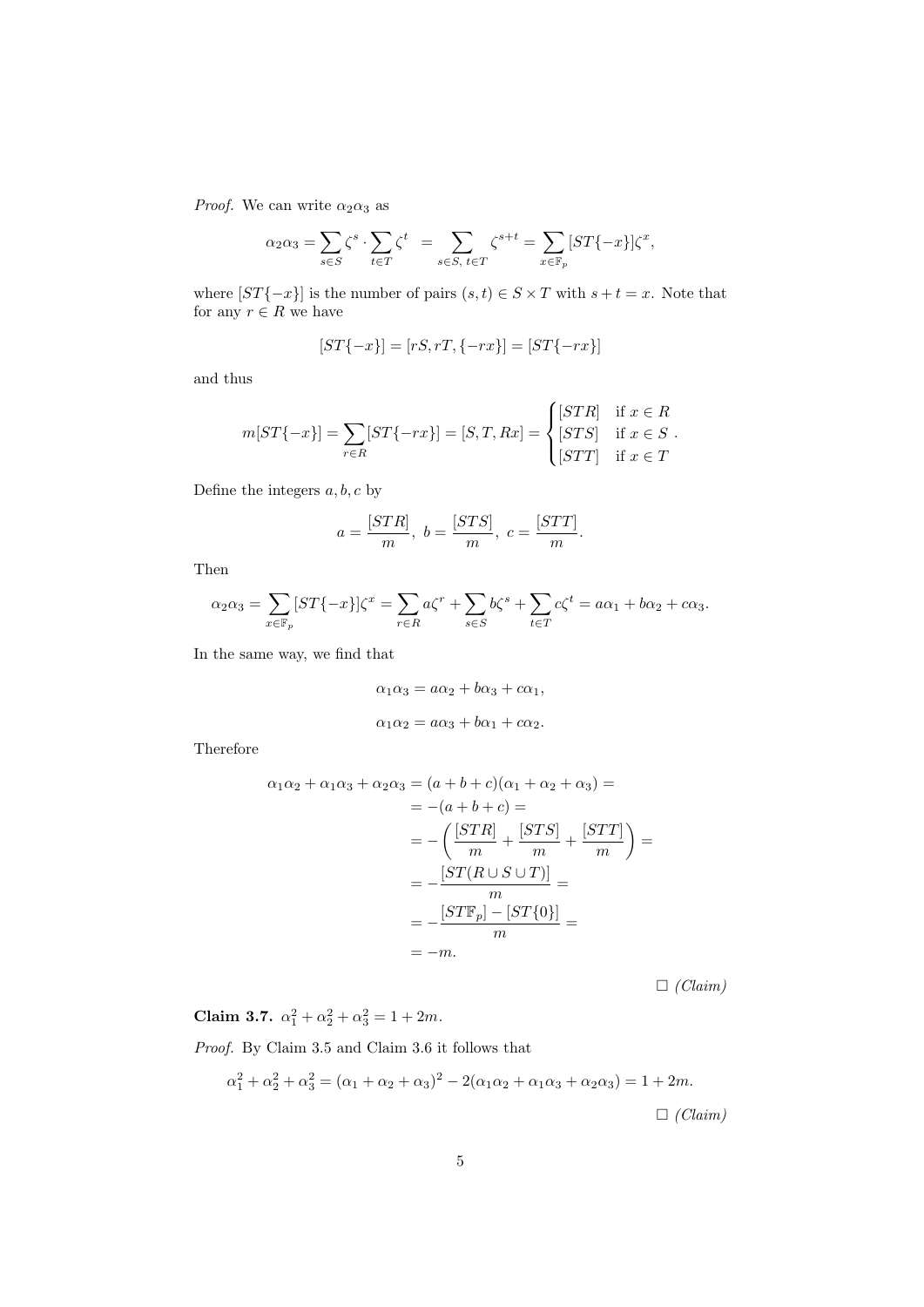Claim 3.8.  $\alpha_1 \alpha_2 \alpha_3 = \frac{a+km}{3}$  with  $k = 3a - m$ .

Proof. Consider the equations

$$
\alpha_1(\alpha_2\alpha_3) = \alpha_1(a\alpha_1 + b\alpha_2 + c\alpha_3),
$$
  
\n
$$
\alpha_2(\alpha_1\alpha_3) = \alpha_2(a\alpha_2 + b\alpha_3 + c\alpha_1),
$$
  
\n
$$
\alpha_3(\alpha_1\alpha_2) = \alpha_3(a\alpha_3 + b\alpha_1 + c\alpha_2).
$$

By summing these equations and using Claim 3.6 and Claim 3.7 we get

$$
3\alpha_1 \alpha_2 \alpha_3 = a(\alpha_1^2 + \alpha_2^2 + \alpha_3^2) + (b + c)(\alpha_1 \alpha_2 + \alpha_1 \alpha_3 + \alpha_2 \alpha_3) =
$$
  
= a(1 + 2m) + (b + c)(-m) =  
= a + km,

where  $k = 2a - (b + c) = 3a - (a + b + c) = 3a - m$ .  $\Box$  (Claim)

Let  $A = 3k - 2$  and  $B = b - c$ . Then  $A \equiv 1 \pmod{3}$  and

$$
M_p = 9\frac{[RTS]}{m} = 9a = 3(k+m) = 3k + p - 1 = p + 1 + A.
$$

We still need to prove that A and B are unique and satisfy  $4p = A^2 + 27B^2$ .

Consider the polynomial  $f(t) = (t - \alpha_1)(t - \alpha_2)(t - \alpha_3) \in \mathbb{Z}[t]$ . Using the claims above, we can write  $f$  as

$$
f(t) = (t - \alpha_1)(t - \alpha_2)(t - \alpha_3) =
$$
  
=  $t^3 - (\alpha_1 + \alpha_2 + \alpha_3)t^2 + (\alpha_1\alpha_2 + \alpha_1\alpha_3 + \alpha_2\alpha_3)t - \alpha_1\alpha_2\alpha_3 =$   
=  $t^3 + t^2 - mt - \frac{a + km}{3}$ .

Denote by  $Disc_f$  the discriminant of f. Then we can compute a square root of  $Disc<sub>f</sub>$  using the formulas above:

$$
\sqrt{Disc_f} = (\alpha_1 - \alpha_2)(\alpha_1 - \alpha_3)(\alpha_2 - \alpha_3) =
$$
  
=  $\alpha_2 \alpha_3(\alpha_2 - \alpha_3) + \alpha_1 \alpha_3(\alpha_3 - \alpha_1) + \alpha_1 \alpha_2(\alpha_1 - \alpha_2) =$   
=  $(a\alpha_1 + b\alpha_2 + c\alpha_3)(\alpha_2 - \alpha_3) + (a\alpha_2 + b\alpha_3 + c\alpha_1)(\alpha_3 - \alpha_1) + (a\alpha_3 + b\alpha_1 + c\alpha_2)(\alpha_1 - \alpha_2) =$   
=  $(b - c)(\alpha_1^2 + \alpha_2^2 + \alpha_3^2 - \alpha_1 \alpha_2 - \alpha_1 \alpha_3 - \alpha_2 \alpha_3) =$   
=  $(b - c)(1 + 3m) =$   
=  $By$ .

Let  $\beta_i = 1 + 3\alpha_i$  for  $i \in \{1, 2, 3\}.$ Then we have

 $\beta_1 + \beta_2 + \beta_3 = 3(\alpha_1 + \alpha_2 + \alpha_3 + 1) = 0$ 

β1β<sup>2</sup> + β1β<sup>3</sup> + β2β<sup>3</sup> = 3 + 6(α<sup>1</sup> + α<sup>2</sup> + α3) + 9(α1α<sup>2</sup> + α1α<sup>3</sup> + α2α3) = −3p,  $\beta_1 \beta_2 \beta_3 = 1 + 3(\alpha_1 + \alpha_2 + \alpha_3) + 9(\alpha_1 \alpha_2 + \alpha_1 \alpha_3 + \alpha_2 \alpha_3) + 27\alpha_1 \alpha_2 \alpha_3 = Ap.$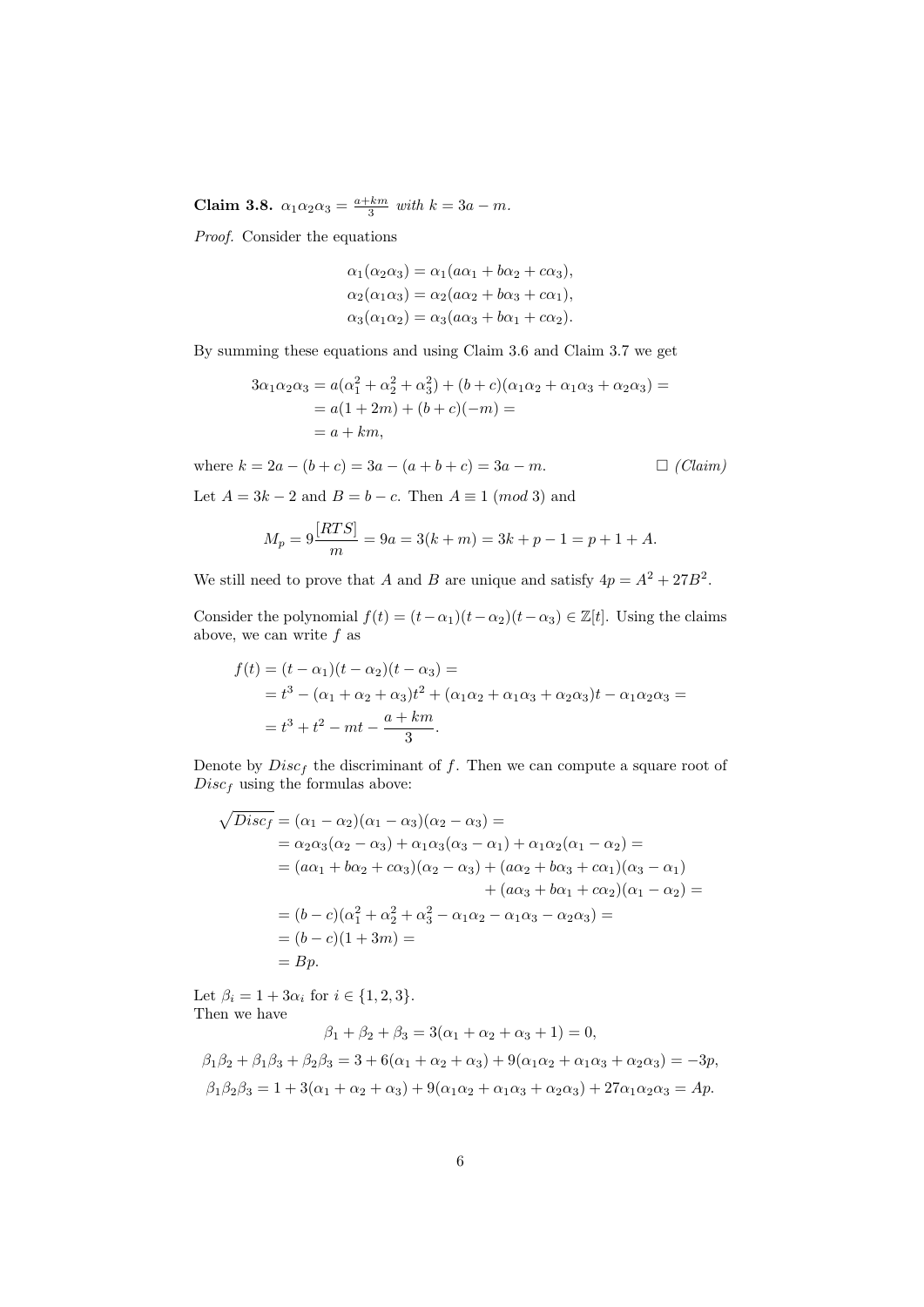Define another polynomial  $g(t) = (t - \beta_1)(t - \beta_2)(t - \beta_3) \in \mathbb{Z}[t]$ . With the three equations above we can write  $q$  as

$$
g(t) = t^3 - 3pt - Ap.
$$

Denote the discriminant of g by  $Disc<sub>g</sub>$ . From the formula for the discriminant of a cubic polynomial, it follows that

$$
Discg = 4 \cdot 27p3 - 27A2p2.
$$

Since  $\beta_i - \beta_j = 3(\alpha_i - \alpha_j)$ , we must have  $Disc_g = 27^2 Disc_f$ . Thus

 $4 \cdot 27p^3 - 27A^2p^2 = 27^2B^2p^2$ ,

and therefore

$$
4p = A^2 + 27B^2.
$$

Now let A' and B' be integers with  $4p = A'^2 + 27B'^2$ . Then

$$
4p(B'^{2} - B^{2}) = (A^{2} + 27B^{2})B'^{2} - (A'^{2} + 27B'^{2})B^{2} =
$$

$$
= (AB' + A'B)(AB' - A'B).
$$

Hence p divides one of the two terms  $(AB' + A'B)$  or  $(AB' - A'B)$ , so we can assume without loss of generality that  $p \mid (AB' - A'B)$  (otherwise we can simply change the sign of  $A'$ ). Consider the equation

$$
16p2 = (A2 + 27B2)(A2 + 27B2) =
$$
  
= A<sup>2</sup>A<sup>2</sup> + 27A<sup>2</sup>B<sup>2</sup> + 27A<sup>2</sup>B<sup>2</sup> + 27<sup>2</sup>B<sup>2</sup>B<sup>2</sup> =  
= (AA' + 27BB')<sup>2</sup> + 27(AB' - A'B)<sup>2</sup>.

Since  $p \mid (AB' - A'B)$ , we get that

$$
16 - \left(\frac{AA' + 27BB'}{p}\right)^2 = 27\left(\frac{AB' - A'B}{p}\right)^2.
$$

It is clear that the left-hand side can be at most 16 and the right-hand side is 27 times the square of an integer, thus both sides must be zero and  $AB' = A'B$ . Define  $\lambda = \frac{A'}{A} = \frac{B'}{B}$ , then  $A' = \lambda A$  and  $B' = \lambda B$ . Since

$$
A'^{2} + 27B'^{2} = \lambda^{2}(A^{2} + 27B^{2}) = \lambda^{2}(A'^{2} + 27B'^{2}),
$$

we have  $\lambda \in \{-1, 1\}$ . The conditions  $A \equiv 1 \pmod{3}$  and  $A' \equiv 1 \pmod{3}$  imply that  $sign(A) = sign(A')$ , hence  $\lambda = 1$ .

Therefore A and B are unique and the proof of Gauss' theorem is complete.  $\Box$ 

#### 4 Points of Finite Order Revisited

For this part we will stick closely to section 3 in chapter IV of [1]. Consider

$$
C: y^2 = x^3 + ax^2 + bx + c,
$$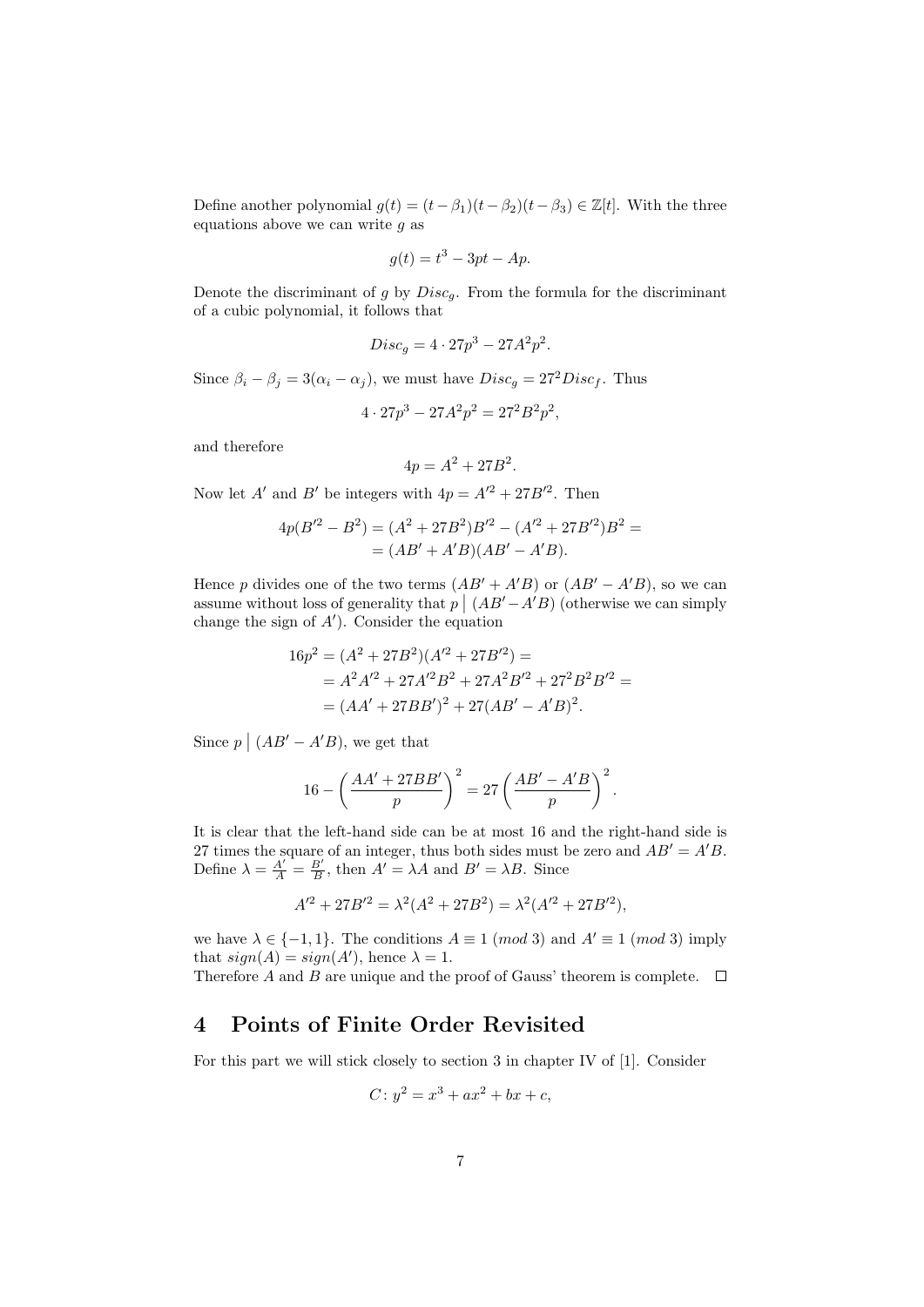where  $a, b, c \in \mathbb{Z}$  and let

$$
\bar{C}: y^2 = x^3 + \bar{a}x^2 + \bar{b}x + \bar{c}
$$

be the reduced curve C modulo p, where we have  $\bar{k} \coloneqq k \mod p$  for every  $k \in \mathbb{Z}$ . Suppose  $(x, y) \in C(\mathbb{Z})$ . Then x, y solve the equation for C. If we reduce the equation modulo p, we get

$$
\bar{y}^2 = \bar{x}^3 + \bar{a}\bar{x}^2 + \bar{b}\bar{x} + \bar{c}.
$$

Thus  $(\bar{x}, \bar{y}) \in \bar{C}(\mathbb{F}_p)$ .

Now let  $\Phi := \{ P = (x, y) \in C(\mathbb{Q}) \mid P \text{ has finite order} \}.$  We have already seen this object, it is precisely the torsion group, i. e.  $\Phi = C(\mathbb{Q})_{\text{tors}}$ . In particular  $\Phi$  is a subgroup of  $C(\mathbb{Q})$ .

By the Nagell-Lutz theorem, the points of finite order have integer coordinates. So we can define a *reduction modulo p map* 

$$
\varphi \colon \Phi \to \bar{C}(\mathbb{F}_p)
$$

$$
P \mapsto \bar{P} = \begin{cases} (\bar{x}, \bar{y}) & \text{if } P = (x, y), \\ \bar{O} & \text{if } P = \mathcal{O}. \end{cases}
$$

For  $\overline{C}(\mathbb{F}_n)$  to be a group, we need that the reduced curve  $\overline{C}$  is non-singular.

**Lemma 4.1.** The reduced curve  $\overline{C}$  is non-singular if and only if  $p \nmid 2D$ , where  $D$  is the discriminant of  $C$ .

*Proof.* Note that if  $p = 2$ , we get rid of the equation for the partial derivative with respect to y, namely  $2y = 0$ , and we always get a singular point on  $\overline{C}$ , say  $(s,t) \in \overline{\mathbb{F}_2}^2$ , where s is chosen such that  $3s^2 + 2\bar{a}s + \bar{b} = 0$  and t is so that  $t^2 = s^3 + \bar{a}s^2 + \bar{b}s + \bar{c}$ . If  $p \geq 3$ , then  $2y = 0$  implies  $y = 0$  and x needs to be a common root of  $x^3 + \bar{a}x^2 + \bar{b}x + \bar{c}$  and its derivative. Thus x has to be a multiple root of  $x^3 + \bar{a}x^2 + \bar{b}x + \bar{c}$ . So in the case where  $p \geq 3$ , we see that  $\bar{C}$ is non-singular if and only if  $\bar{D} \neq 0$ , where  $\bar{D} = D \mod p$  is the discriminant of  $\overline{C}$ . Now  $\overline{D} \neq 0$  if and only if  $p \nmid D$ . Thus  $\overline{C}$  is non-singular if and only if  $p \neq 2$ and  $p \nmid D$ . Combined, we can also write these two conditions as  $p \nmid 2D$ .  $\Box$ 

We now show that  $\varphi$  is a group homomorphism, i. e.  $\overline{P+Q} = \overline{P} + \overline{Q}$ . First note that

$$
\overline{-P} = \overline{(x, -y)} = (\bar{x}, -\bar{y}) = -\bar{P}.
$$

It suffices to show, that  $P + Q + R = \mathcal{O}$  implies  $\overline{P} + \overline{Q} + \overline{R} = \overline{\mathcal{O}}$ , since for  $R = -(P+Q)$  we see that  $\overline{P} + \overline{Q} + \overline{R} = \overline{O}$  if and only if

$$
\bar{P} + \bar{Q} = \bar{O} - \bar{R} = -\bar{R} = \overline{-R} = \overline{P + Q}.
$$

If without loss of generality  $R = \mathcal{O}$ , then  $P + Q + R = \mathcal{O}$  implies  $P = -Q$  and thus

$$
\overline{P} + \overline{Q} + \overline{R} = \overline{P} + (\overline{-P}) = \overline{P} - \overline{P} = \overline{O}.
$$

Therefore we only need to show the statement for three non-trivial points  $P_i =$  $(x_i, y_i)$ , where  $i = 1, 2, 3$ . We know that  $P_1 + P_2 + P_3 = \mathcal{O}$  if and only if all three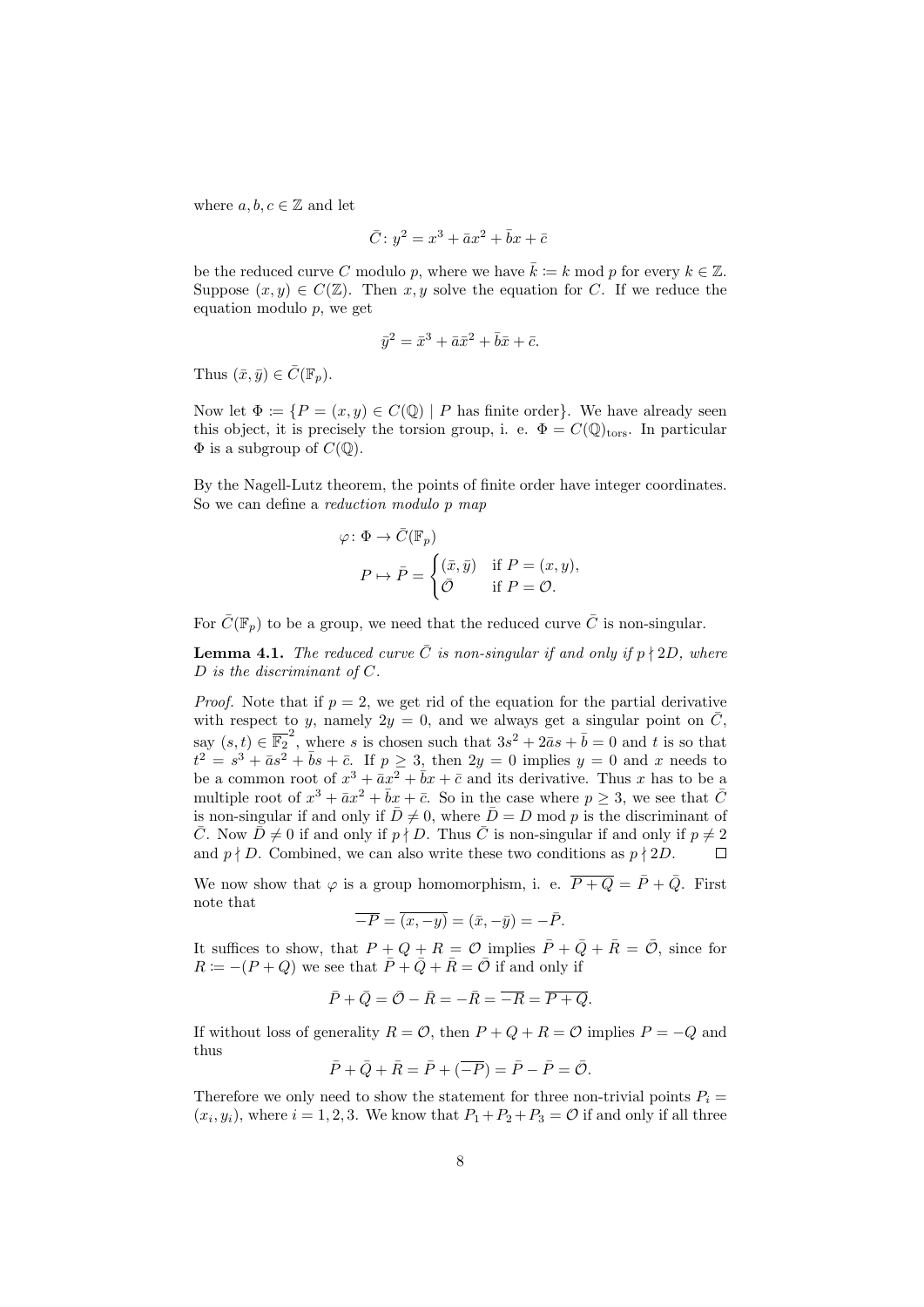points are on the same line. Let  $y = \lambda x + \mu$  be the line through  $P_1, P_2, P_3$ . If all points coincide, take the tangent line. Use the explicit formula for the sum to get

$$
x_3 = \lambda^2 - a - x_1 - x_2
$$
 and  $y_3 = \lambda x_3 + \mu$ .

Since  $x_i, y_i, a \in \mathbb{Z}$ , we see that  $\lambda, \mu \in \mathbb{Z}$ . Substitution yields

$$
0 = x3 + ax2 + bx + c - (\lambda x + \mu)2
$$
  
=  $(x - x1)(x - x2)(x - x3).$ 

If we reduce modulo  $p$ , we get

$$
x3 + \overline{a}x2 + \overline{b}x + \overline{c} - (\overline{\lambda}x + \overline{\mu})2 = (x - \overline{x_1})(x - \overline{x_2})(x - \overline{x_3}).
$$

Reduction also yields  $\overline{y_i} = \overline{\lambda} \overline{x_i} + \overline{\mu}$ , for  $i = 1, 2, 3$ . Thus the line  $y = \overline{\lambda} x + \overline{\mu}$ intersects  $\bar{C}$  at  $\bar{P}_i$  for all  $i = 1, 2, 3$ . Therefore  $\bar{P}_1 + \bar{P}_2 + \bar{P}_3 = \bar{C}$ . So  $\varphi$  is indeed a group homomorphism. Moreover  $\varphi$  is injective, because a non-trivial element  $(x, y)$  gets sent to  $(\bar{x}, \bar{y}) \neq \bar{\mathcal{O}}$ .

We can now state the theorem that we just proved. The theorem can be found in [1] on page 123.

**Theorem 4.2** (Reduction Modulo  $p$  Theorem). Let  $C$  be a non-singular cubic curve

$$
C: y^2 = x^3 + ax^2 + bx + c,
$$

where  $a, b, c \in \mathbb{Z}$  and let

$$
D = -4a^3c + a^2b^2 + 18abc - 4b^3 - 27c^2
$$

be the discriminant. Let  $\Phi \subseteq C(\mathbb{Q})$  be the torsion subgroup. If  $p \nmid 2D$ , then  $\varphi: \Phi \hookrightarrow \overline{C}(\mathbb{F}_p)$  is an isomorphism of  $\Phi$  onto a subgroup of  $\overline{C}(\mathbb{F}_p)$ .

Example 4.3. We now want to use the theorem to find points of finite order. Consider

$$
C: y^2 = x^3 + 3.
$$

We see that  $D = -3^5$ , so  $p \nmid 2D$  if and only if  $p \geq 5$ . It's easy to check that

$$
\bar{C}(\mathbb{F}_5) = \{ \bar{\mathcal{O}}, (\bar{1}, \bar{2}), (\bar{1}, \bar{3}), (\bar{2}, \bar{1}), (\bar{2}, \bar{4}), (\bar{3}, \bar{0}) \}.
$$

Thus  $|\bar{C}(\mathbb{F}_5)| = 6$ . Analogously we get  $|\bar{C}(\mathbb{F}_7)| = 13$ . Using the theorem, once for  $p = 5$  and once for  $p = 7$ , we see that  $|\Phi|$  divides 6 and  $|\Phi|$  divides 13. Therefore  $|\Phi| = 1$  and  $\Phi = \{O\}$ . So O is the only point of finite order in  $C(\mathbb{Q})$ .

#### Example 4.4. Consider

$$
C: y^2 = x^3 + x.
$$

Here the discriminant is  $D = -2^2$ , so to be able to use the theorem, we need  $p \geq 3$ . Checking all possibilities yields

$$
\bar{C}(\mathbb{F}_3) = \{ \bar{O}, (\bar{0}, \bar{0}), (\bar{2}, \bar{1}), (\bar{2}, \bar{2}) \}, \bar{C}(\mathbb{F}_5) = \{ \bar{O}, (\bar{0}, \bar{0}), (\bar{2}, \bar{0}), (\bar{3}, \bar{0}) \}.
$$

We know that a point in  $\overline{C}$  has order two if and only if its y coordinate is zero. This implies

$$
\bar{C}(\mathbb{F}_3) \cong \mathbb{Z}/4\mathbb{Z} \text{ and } \bar{C}(\mathbb{F}_5) \cong \mathbb{F}_2 \oplus \mathbb{F}_2.
$$

Now  $\Phi$  can be seen as a subgroup of both of these groups. So either  $|\Phi|=1$  or  $|\Phi| = 2$ . Since  $(0,0) \in C(\mathbb{Q})$  has order two, we conclude that  $\Phi = \{0, (0,0)\}.$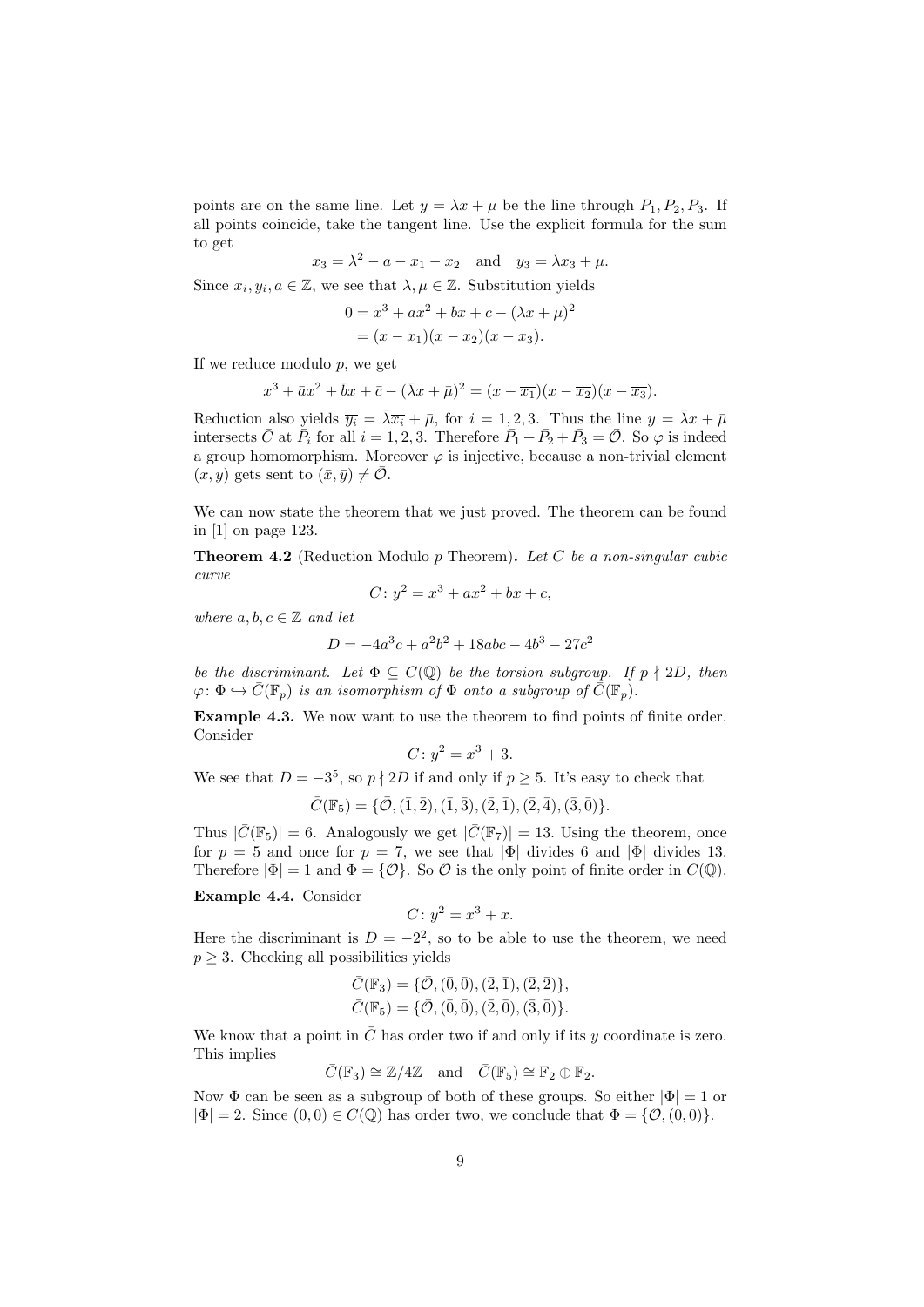### 5 Reduction of an elliptic curve

For this section we will strongly stick to page 59 of [2]. Consider an elliptic curve

$$
E: Y^2 Z = X^3 + aXZ^2 + bZ^3,
$$

where  $a, b \in \mathbb{Q}$  and  $D = 4a^3 + 27b^2 \neq 0$ . By change of variables, we can assume  $a, b \in \mathbb{Z}$  and  $|D|$  is minimal. We then call such an equation *minimal*. Let

$$
\bar{E} \colon Y^2 Z = X^3 + \bar{a} X Z^2 + \bar{b} Z^3
$$

be the reduction of  $E$  modulo  $p$ . There are certain cases to consider, namely

- Good reduction if  $p \nmid 2D$ , then  $\overline{E}$  is an elliptic curve over  $\mathbb{F}_p$ .
- Cuspidal (or additive) reduction if  $p \neq 2, 3, p | D$  and  $p | (-2ab)$ . Then  $\overline{E}$ has a cusp.



- *Nodal (or multiplicative) reduction* if  $p \neq 2, 3, p \mid D$  and  $p \nmid (-2ab)$ . Then  $\bar{E}$  has a node.
	- 1. split multiplicative reduction if −2ab is a square modulo p.
	- 2. nonsplit multiplicative reduction if  $-2ab$  is not a square modulo p.